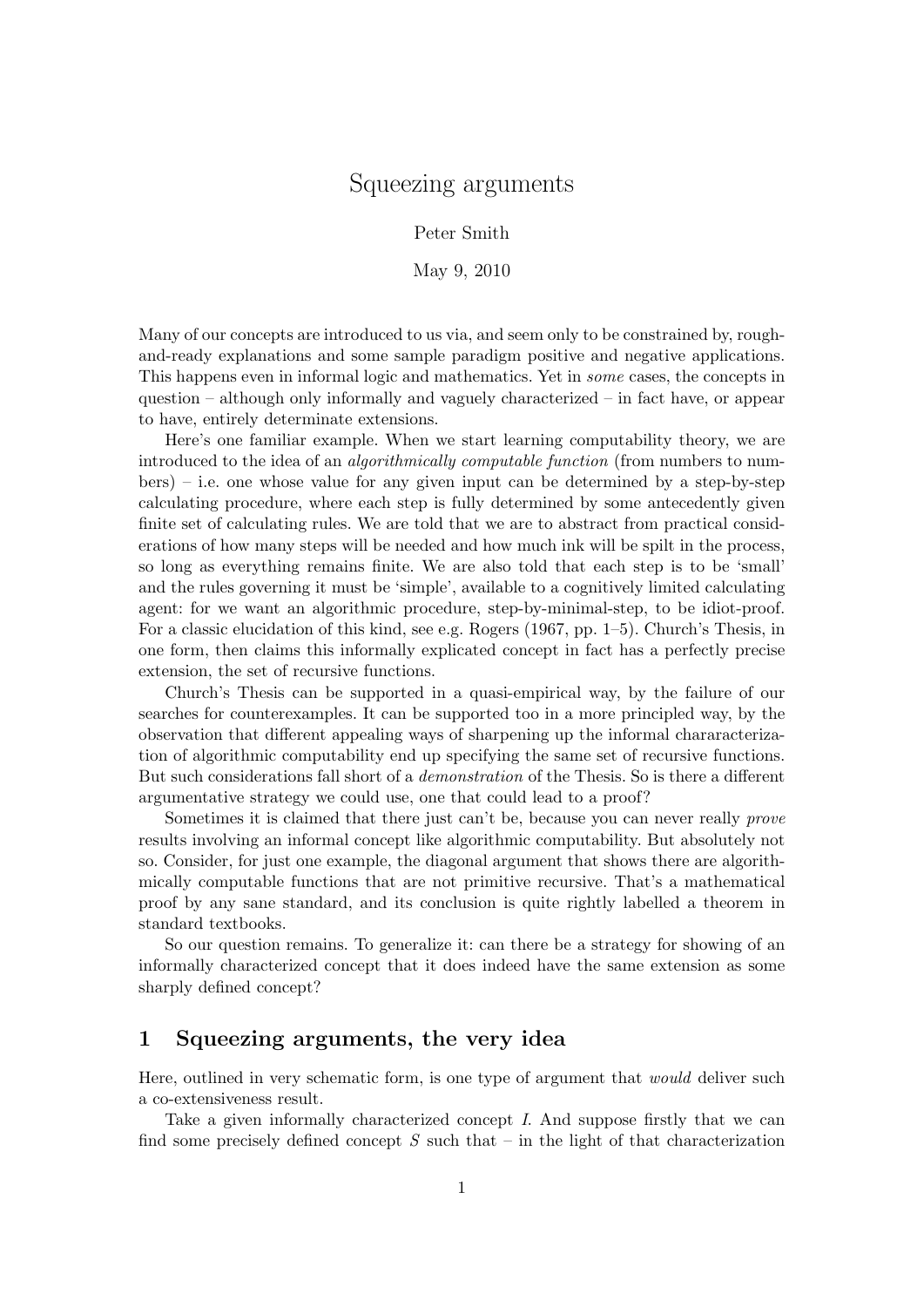– falling under concept  $S$  is certainly and uncontroversially a *sufficient* condition for falling under the concept  $I.$  So, when  $e$  is some entity of the appropriate kind for the predications to make sense, we have

K1. If  $e$  is  $S$ , then  $e$  is  $I$ .

Now suppose secondly that we can find another precisely defined concept  $N$  such that falling under concept N is similarly an uncontroversial *necessary* condition for falling under the concept I. Then we also have

K2. If  $e$  is  $I$ , then  $e$  is  $N$ .

In terms of extensions, therefore, we have

Ki.  $|S| \subseteq |I| \subseteq |N|$ 

where |X| is the extension of X. So the extension of  $I$  – vaguely gestured at and indeterminately bounded though that might be – is at least sandwiched between the determinately bounded extensions of S and N.

So far, so uninteresting. It is no news at all that even the possibly fuzzy extensions of paradigmatically vague concepts can be sandwiched between those of more sharply bounded concepts. The extension of 'tall' (as applied to men) is sandwiched between those of 'over five foot' and 'over seven foot'.

But now suppose, just suppose, that in a particular case our informal concept  $I$  gets sandwiched between such sharply defined concepts  $S$  and  $N$ , but we can also show that

K3. If  $e$  is  $N$ , then  $e$  is  $S$ .

In the sort of cases we are going to be interested in,  $I$  will be an informal logical or mathematical concept, and  $S$  and  $N$  will be precisely defined concepts from some rigorous theory. So in principle, the possibility is on the cards that the result K3 could actually be a theorem of the relevant mathematical theory. But in that case, we'd have

Kii.  $|S| \subseteq |I| \subseteq |N| \subseteq |S|$ 

so the inclusions can't be proper.

What's happened is that the theorem K3 squeezes together the extensions  $|S|$  and  $|N|$  which are sandwiching the extension I, and we have to conclude

Kiii.  $|S| = |I| = |N|$ 

In sum, the extension of the informally characterized concept  $I$  is now revealed to be just the same as the extensions of the sharply circumscribed concepts  $S$  and  $N$ .

All this, however, is merely schematic. The next and crucial question is: are there any plausible cases of informal concepts  $I$  where this sort of squeezing argument can be mounted, and we can show in this way that the extension of  $I$  is indeed the same as that of some sharply defined concept?

## 2 Kreisel's squeezing argument

Well, there's certainly one persuasive candidate example – due to Georg Kreisel (1972), to whom the general idea of such a squeezing argument is ultimately due. But the example seems much less familiar than once it was. And to understand the general prospects for squeezing arguments, it is important to get his argument back into clear focus, to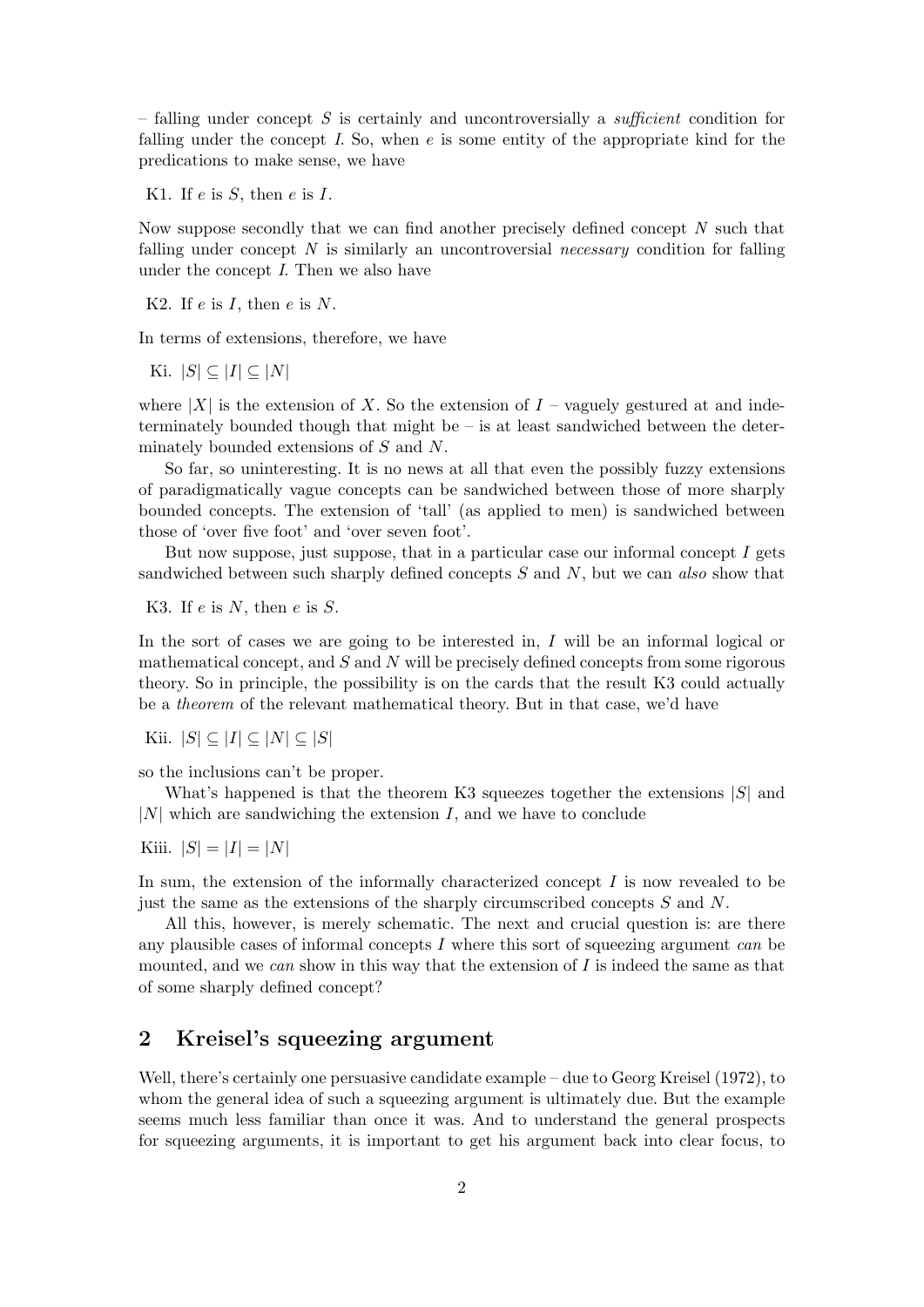understand what it does and doesn't establish. The most recent discussion of it badly misses the mark.

So, take the entities being talked about to be arguments couched in a given regimented first-order syntax with a standard semantics. Here we mean of course arguments whose language has the usual truth-functional connectives, and whose quantifiers are understood classically (in effect, as potentially infinitary conjunctions and disjunctions). And now consider the concept  $I_L$ , the informal notion of being valid-in-virtue-of-form for such arguments.

As a first shot, we informally elucidate this concept by saying that an argument  $\alpha$  is valid in this sense if, however we spin the interpretations of the non-logical vocabulary, and however we pretend the world is, it's never the case that  $\alpha$ 's premisses come out true and its conclusion false. Then, noting that, on the standard semantics for a firstorder language, everything is extensional, we can  $-$  as a second shot  $-$  put the idea like this:  $\alpha$  is valid just if, whatever things we take the world to contain, whichever of those things we re-interpret names to refer to, and whatever extensions among those things we re-interpret predicates as picking out, it remains the case that whenever  $\alpha$ 's premisses come out true, so does its conclusion.

Of course, that explication takes us some distance from a merely 'intuitive' notion of validity (if such there be – more about that in the next section). But it is still vague and informal: it's the sort of loose explanation we give in an introductory logic course. In particular, we've said nothing explicitly about where we can look for the 'things' to build those structures of objects and extensions which the account of validity generalizes over. For example, just how big a set-theoretic universe can we call on? – which of your local mathematician's tall stories about wildly proliferating hierarchies of 'objects' do you actually take seriously enough to treat as potential sources of structures that we need to care about? If you do cheerfully buy into set-theory, what about allowing domains of objects that are even bigger than set-sized? Our informal explication just doesn't speak to such questions.

But no matter; informal though the explication is, it does in fact suffice to pin down a unique extension for  $I_L$ . Here's how.

Take  $S_L$  to be the property of having a proof for your favourite natural-deduction proof system for classical first-order logic. Then (for any argument  $\alpha$ )

L1. If  $\alpha$  is  $S_L$ , then  $\alpha$  is  $I_L$ .

That is to say, the proof system is classically sound: if you can formally deduce  $\varphi$  from some bunch of premisses  $\Sigma$ , then the inference from  $\Sigma$  to  $\varphi$  is valid according to the elucidated conception of validity-in-virtue-of-form. That follows by an induction on the length of the proofs, given that the basic rules of inference are sound according to our conception of validity, and chaining inference steps preserves validity. Their validity in that sense is, after all, the principal reason why classical logicians accept the proof system's rules in the first place!

Second, let's take  $N_L$  to be the property of having no countermodel in the natural numbers. A countermodel for an argument is, of course, an interpretation that makes the premisses true and conclusion false; and a countermodel in the natural numbers is one whose domain of quantification is the natural numbers, where any constants refer to numbers, predicates have sets of numbers as their extensions, and so forth. Now, even if we are more than a bit foggy about the limits to what counts as legitimate reinterpretations of names and predicates as mentioned in our informal explication of the idea of validity, we must surely recognize at least this much: if an argument does have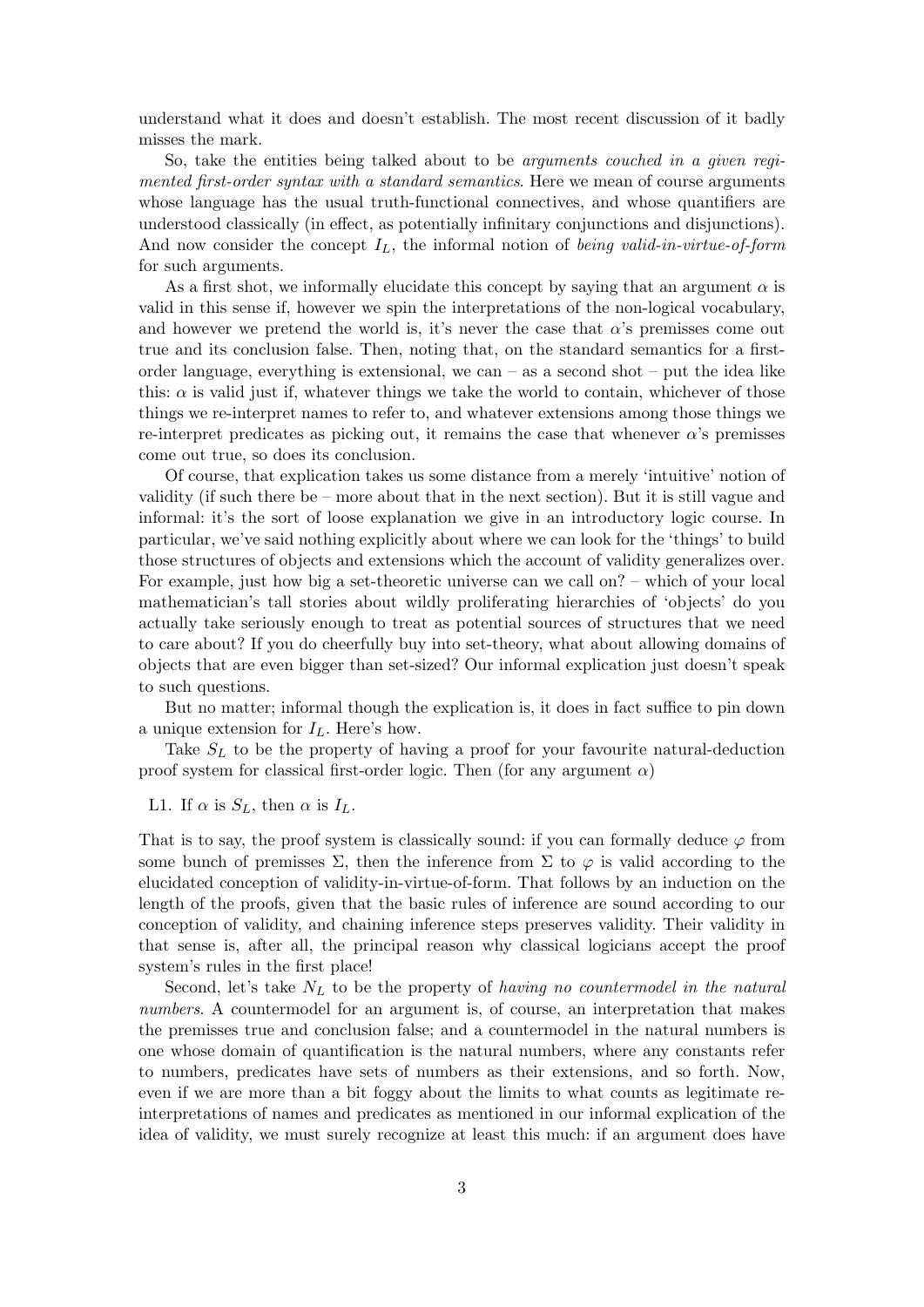a countermodel in the natural numbers – i.e. if we can reconstrue the argument to be talking about natural numbers in such a way that actually makes the premisses are true and conclusion false – then the argument certainly can't be valid-in-virtue-of-its-form in the informal sense. Contraposing,

L2. If  $\alpha$  is  $I_L$ , then  $\alpha$  is  $N_L$ .

So the intuitive notion of validity-in-virtue-of-form (for inferences in our first-order language) is sandwiched between the notions of being provable in your favourite system, and having no arithmetical counter-model, and we have

Li.  $|S_L| \subseteq |I_L| \subseteq |N_L|$ 

But now, of course, it's a standard theorem that

L3. If  $\alpha$  is  $N_L$ , then  $\alpha$  is  $S_L$ .

That is to say, if  $\alpha$  has no countermodel in the natural numbers, then  $\alpha$  can be deductively warranted in your favourite classical natural deduction system. That's just a corollary of the usual proof of the completeness theorem for first-order logic.

So L3 squeezes the sandwich together. We can conclude, therefore, that

Liii.  $|S_L| = |I_L| = |N_L|$ 

In sum, take the relatively informal notion  $I_L$  of a first-order inference which is valid in virtue of its form (explicated as sketched): then our pre-theoretic assumptions about that notion constrain it to be coextensive with each of two sharply defined, mutually coextensive, formal concepts.

#### 3 Contra Field: what Kreisel's argument doesn't show

Now, let's not get overexcited! We haven't magically shown, by waving a techno-flash wand, that an argument (in a first-order language) is 'intuitively valid' if and only if it is valid on the usual post-Tarski definition.

Recently, however, Hartry Field (2008, pp. 47–48) has presented Kreisel squeezing argument as having the magical conclusion. Field explicitly takes the concept featuring in the squeeze to be 'the intuitive notion of validity'; and he says the conclusion of Kreisel's argument is that we can 'use intuitive principles about validity, together with technical results from model theory, to argue that validity [meaning the intuitive notion] extensionally coincides with the technical [model-theoretic] notion'. But Field is wrong, both in his representation of Kreisel's own position, and about what a Kreisel-style argument might hope to establish.

Now, it is true that Kreisel initially defines the informal concept Val that features in his own argument by saying that 'Val  $\alpha$ ' means ' $\alpha$  is intuitively valid'. But then Kreisel immediately goes on to explicate that as saying that  $\alpha$  is 'true in all structures' (note then that he is in fact squeezing on a notion of validity for propositions rather than for arguments – but we'll not worry about this, for it doesn't effect the issue at stake). And although he doesn't say a great deal more about the idea of truth in a structure, it is clear enough that for him structures are what we get by picking a universe of objects (to be the domain of quantification) and then assigning appropriate extensions from this universe to names and predicates. In other words, Kreisel's notion of validity is the analogue for propositions of our explicated notion  $I_L$  of validity for arguments. So, for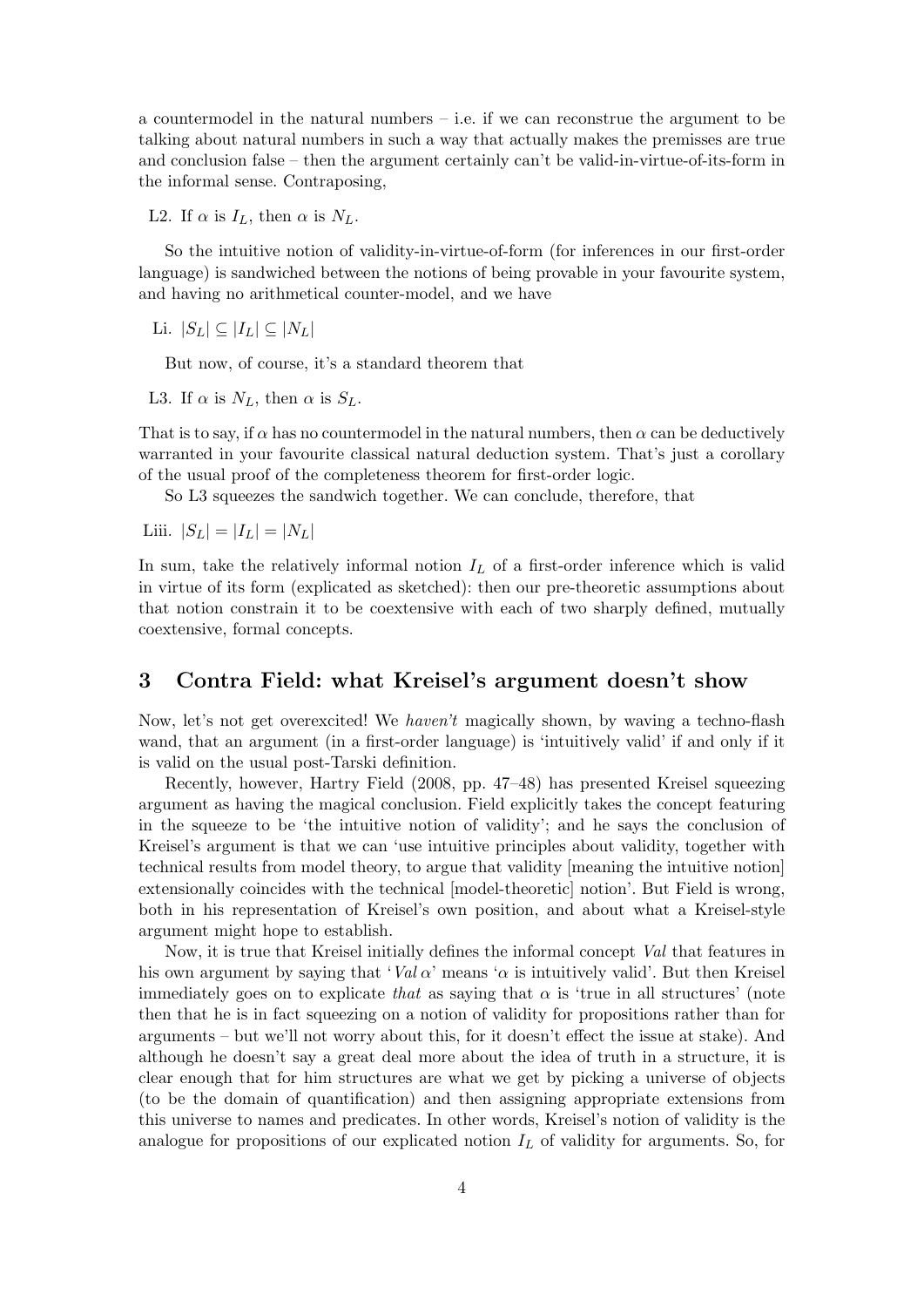him, it *isn't* some raw 'intuitive' notion of validity that at stake: rather it is a more refined idea that has already been subject to an amount of sharpening, albeit of an informal sort.

And that's surely necessary if the squeezing argument is to have any hope of success. For there just is no pre-theoretical 'intuitive' notion of valid consequence with enough shape to it for such an argument to get a grip.

If you think that there is, start asking yourself questions like this. Is the intuitive notion of consequence constrained by considerations of relevance? – do ex falso quodlibet inferences commit a fallacy of relevance? When can you suppress necessarily true premisses and still have an inference which is intuitively valid? What about the inference The cup contains some water; so it contains some  $H_2O$  molecules'? That necessarily preserves truth (on Kripkean assumptions): but is it valid in the intuitive sense? – if not, just why not?

Such questions surely lack determinate answers: we can be pulled in various directions. I'm entirely with Timothy Smiley (1988) when he remarks that the idea of a valid consequence is 'an idea that comes with a history attached to it, and those who blithely appeal to an "intuitive" or "pre-theoretic" idea of consequence are likely to have got hold of just one strand in a string of diverse theories.' For more elaboration, see Smiley's article.

Contra Field, then, there seems no hope for a squeezing argument to show that our initial inchoate, shifting, intuitions about validity – such as they are – succeed in pinning down a unique extension (at least among arguments cast in a first-order vocabulary). You can't magically wave away relevantist concerns, for example. And Kreisel himself doesn't claim otherwise.

# 4 What Kreisel's argument does show

The idea, then, is better seen as follows. One way of beginning to sharpen up our inchoate intuitive ideas about validity – still informal, but pushing us in certain directions with respect to those questions we've just raised  $-$  is this. We say that an inference is valid in virtue of form if there's no case which respects the meaning of the logical constants where the premisses are true and conclusion false. That already warrants ex falso as a limiting case of a valid argument. And given that 'water' and  $H_2O$ ' are bits of nonlogical vocabulary, that means that the inference 'The cup contains water; so it contains  $H<sub>2</sub>O'$  is of course *not* valid in virtue of form.

But now we need to say more about what 'cases' are. After all, an intuitionist might here start talking about 'cases' in terms of warrants or constructions. Pushing things in a classical direction, we start to elucidate talk about cases in terms of ways-of-making-true: an inference is valid-in-virtue-of-form when if, whatever we take the relevant non-logical vocabulary to mean, and however the world turns out, it can't be that  $\alpha$ 's premisses are true and its conclusion is false. Then, given we are talking about a first-order language where it is extensions that do the work of fixing truth-values, we further explicate this idea along Kreisel's lines: argument validity is a matter of there being no structure – no universe and assignment of extensions – which makes the premisses true and conclusion false.

And it is only *now* that Kreisel's squeezing argument kicks in. It shows that, having done this much informal tidying, although on the face of it we've still left things rather vague and unspecific, in fact we've done enough to fix a determinate extension for the notion of validity-in-virtue-of-form (at least as applied to arguments cast in a first-order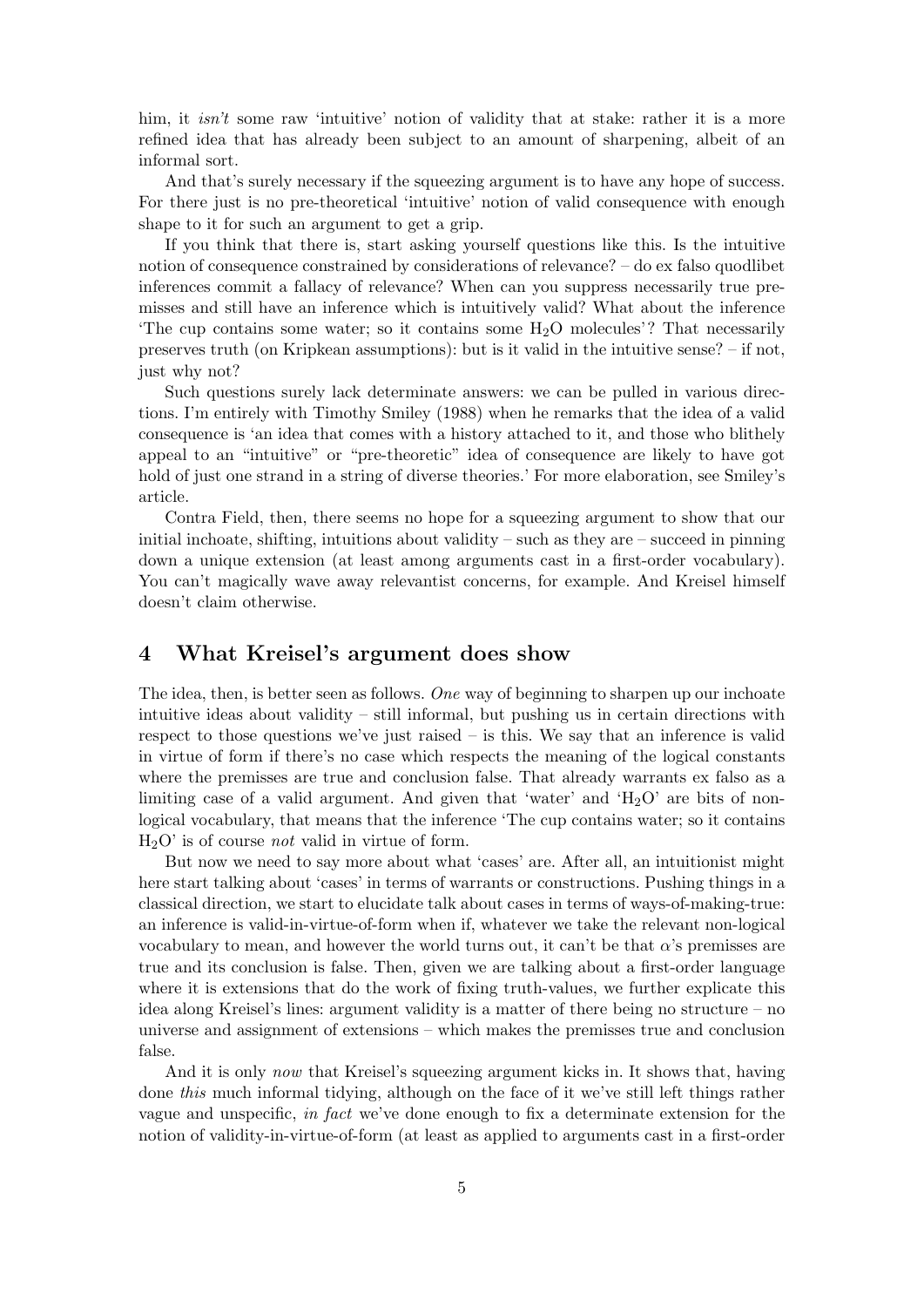vocabulary).

Put it like this. There are three conceptual levels here:

- 1. We start with a rather inchoate jumble of ideas of validity (as Smiley suggests, there is no single 'intuitive' concept here).
- 2. We can sort things out in various directions. Pushing some way along in one direction (and there are other ways we could go, equally well rooted – ask any relevantist!), we get an informal, still somewhat rough-and-ready classical notion of validity-in-virtue-of-form.
- 3. Then there are crisply defined notions like derivability-in-your-favourite-deductive system and the modern post-Tarski notion of validity.

The move from the first to the second level involves a certain exercise in conceptual sharpening. And there is no doubt a very interesting story to be told about the conceptual dynamics involved such a reduction in the amount of 'open-texture', as we get rid of some of the imprecision in our initial inchoate ideas and privilege some strands over other – for this exercise isn't an arbitrary one. However, it plainly would be over-ambitious to claim that in refining our inchoate ideas and homing in on the idea of validity-in-virtue-ofform (explicated in terms of preserving truth over all structures) we are just explaining what we were talking about all along. There's too much slack in our initial ideas; we can develop them in different directions. And it is only after we've got to the second level that the squeezing argument bites: the claim is that  $-$  less ambitiously but still perhaps surprisingly – we don't have to sharpen things completely before (so to speak) the narrowing extension of validity snaps into place and we fix on the extension of the modern post-Tarski notion.

## 5 The prospects for squeezing arguments

And that, I suggest, is going to be typical of other potential squeezing arguments.

To return to our initial example, what are the prospects of running a squeezing argument on the notion of a computable function? None at all. Or at least, none at all if we really do mean to start from a very inchoate notion of computability guided just by some initial vague explanations and a sample of paradigms. Ask yourself: before our ideas are too touched by theorizing, what kind of 'can' is involved in the idea of a function that 'can be computed'? Can be computed by us, by machines? By us (or machines) as in fact we or as we could be? Constrained by what laws, the laws as they are or as they could be in some near enough possible world? Is the idea of computability tied to ideas of feasibility at all? I take that such questions have no determinate answers any more than the comparable questions we had about a supposed intuitive notion of validity.

As with the notion of validity, if we are going to do any serious work with a notion of computability, we need to start sharpening up our ideas. And as with the notion of validity, there are various ways to go. One familiar line of development takes us to the sharper though still informal notion of a finite *algorithmic symbolic computation*. But there are other ways to go (ask any enthusiast for the coherence of ideas of hypercomputation).

So here too there are three levels of concepts which can be in play hereabouts:

1. We start with initial, inchoate, 'unrefined', ideas of *computability* – ideas which are fixed, insofar as they are fixed, by reference to some paradigms of common-or